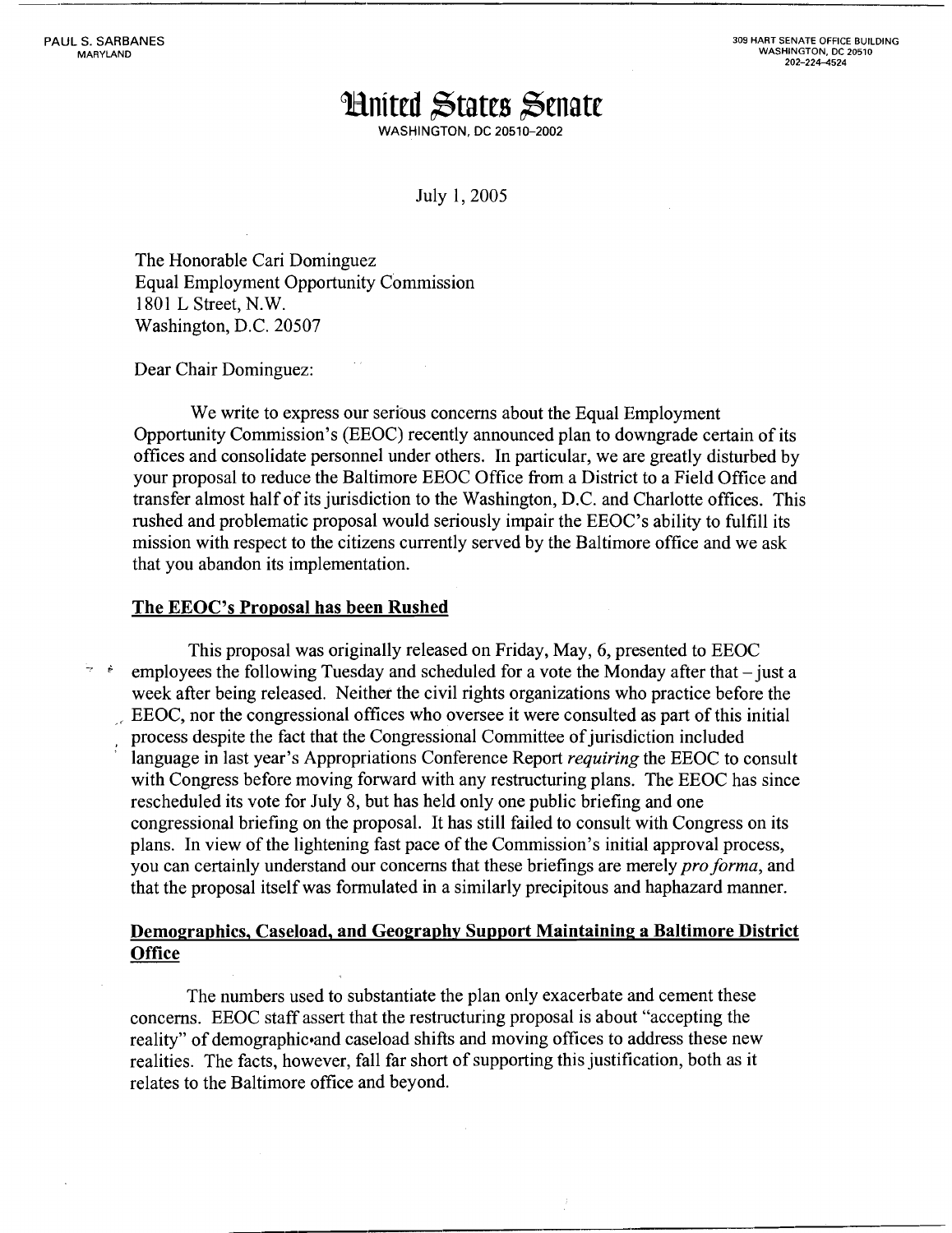Currently, the Baltimore office serves the State of Maryland and a number of counties in Southern Virginia, in the Norfolk and Richmond areas. Since 1990, the population of Maryland has grown by 1.77 million people. The number of employees has increased by over 335,000 since 1993 and the number of employers has grown by almost 13,000. As for the Virginia counties served by the Baltimore office, the vast majority of them have also experienced increases in population, employees, and employers over the last 10 years.

Reflecting these increases, the Baltimore office has seen its load of charges rise steadily. From 2003 to 2004, the Baltimore office's charge activity increased from 1,742 to 2,131, or by almost 400 charges. The office's federal sector case load has similarly increased, from  $601$  cases in 2003 to  $618$  cases in 2004, to a projection of approximately 740 cases in 2005. Indeed, the increase in charging activity experienced by the Baltimore office a larger than has been experienced by any other office in the country.

Digging a bit deeper, one questions whether this proposal was motivated by a decrease in charges at all. Charlotte, which is projected to absorb part of Baltimore's work, had only 2,111 charges filed last year. For sake of comparison, Memphis, which is also slated to remain a District Office, had only 1,953, San Francisco only 1,932, and St. Louis a mere 1,760 charges filed. The geographic area that would comprise the jurisdiction of a new Mobile, Alabama office - southern Alabama, Mississippi, and the panhandle of Florida - generates approximately 200 charges a year. We question how a decision to substantially downgrade one of EEOC's busiest offices nationwide, while growing the personnel of an office that receives only 200 complaints a year, is truly based on changing demographics and caseload shifts.

 $\frac{1}{2}$   $\dot{\bullet}$  Even more puzzling is EEOC's proposal to eliminate Southern Virginia and five Maryland counties - Montgomery, Prince George's, St. Mary's, Charles, and Calvert from the Baltimore office's geographic jurisdiction. Under the restructuring proposal, the , Maryland counties would be moved to the Washington, D.C. office and the Southern ' Virginia counties would be transferred to the Charlotte office. The move to Washington, D.C. is problematic because it would shifr work related to five of the most populous Maryland counties from an office that has 55 employees to one with 37 employees. Without any staffing changes, the Washington, D.C. office will be unable to handle the larger caseload that would accompany this expanded jurisdiction, and the EEOC has steadfastly contended that it will not be increasing its workforce. It defies explanation as to why the EEOC would shift work from a large and efficient office that is meeting its commitments to one that is not prepared and would require substantial investment to handle such an increase.

Further, EEOC has justified moving the Southern Virginia counties from Baltimore to the Charlotte office based on proximity. There are two problems with the EEOC's reasoning. First, Charlotte is actually further from Richmond and Norfolk than is Baltimore. Second, citizens are entitled to file charges at any office and the EEOC has invested substantial sums in technology to ease the ability of citizens to file charges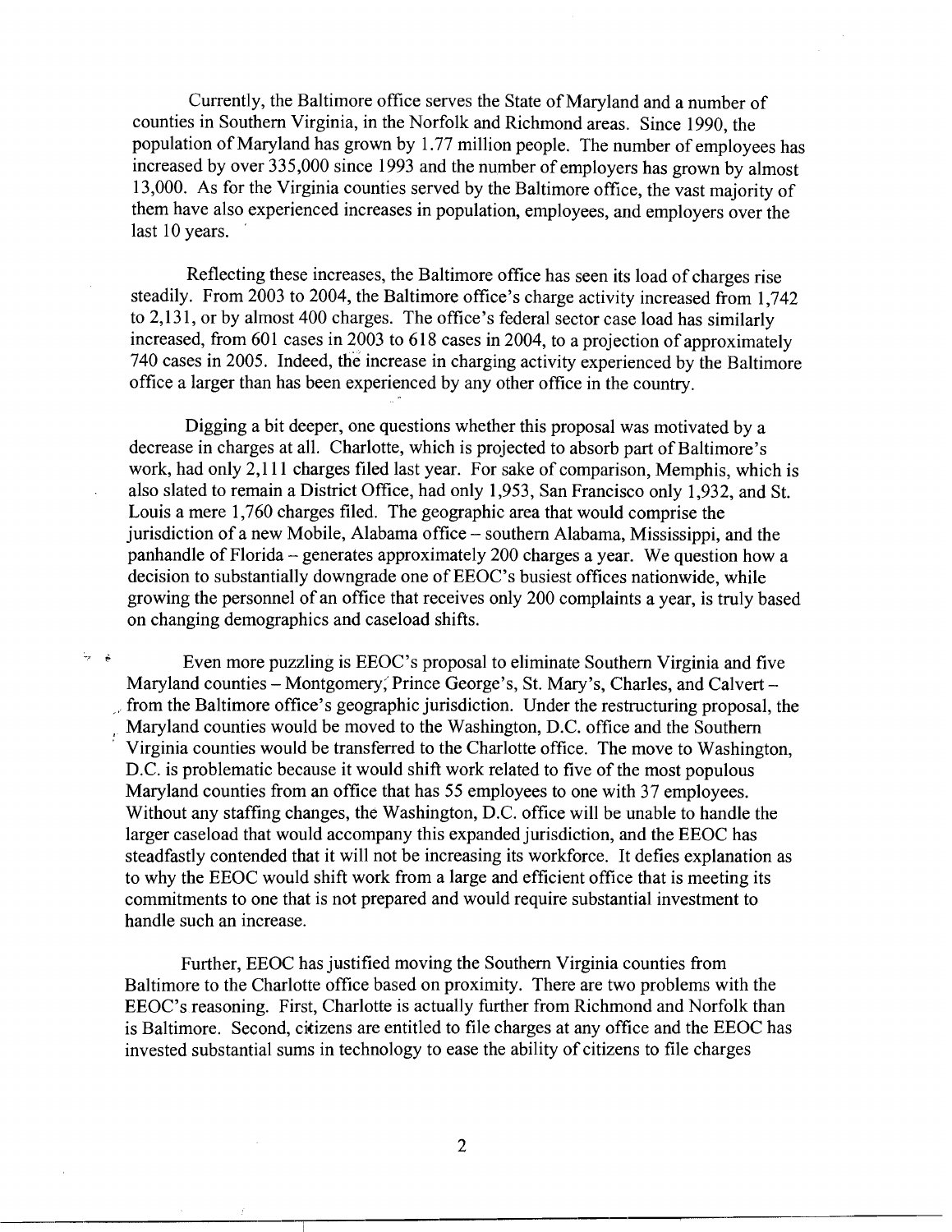without actually going to an EEOC office. Thus, there is simply no reason for moving the Virginia work to Charlotte.

## **Downgrading the Baltimore District Office will Impair EEOC's Ability to Fulfill its Mission**

In addition to the demographic, caseload, and geographic reasons for maintaining the Baltimore District office, there are a number of policy reasons for doing so. First, downgrading this office will make it more difficult for the EEOC to carry out its mission of promoting workplace equality and prohibiting employment discrimination. In recent years, the EEOC's enforcement of race discrimination cases has declined significantly in the states where it should be greatest – the states with the largest percentage of African American residents. Those states are Mississippi, Louisiana, South Carolina, Georgia, and Maryland. Commissioner Ishimaru recently commented on this trend, and the local offices' responses to it:

In the last few years, race discrimination cases from Mississippi, Georgia, and Alabama have been close to non-existent and have been cases with minimal impact beyond the individual and employer. Louisiana has been slightly better and Maryland has been much better - both are rewarded in this restructuring proposal by being downgraded.

We find it hard to imagine how EEOC will improve its record on enforcing race discrimination cases if it downgrades the only offices enforcing the anti-discrimination laws with any regularity.

 $\dot{\theta}$  Second, downgrading the Baltimore office will leave only one District office in the Fourth Circuit. The Fourth Circuit has the largest African American population of ,.any Circuit in the federal judiciary. The states that make up the Fourth Circuit have a , long tradition of both civil rights activism (for example, the National Association for the Advancement of Colored People is headquartered in Baltimore) as well as, unfortunately, a history of resisting civil rights laws. The current structure recognizes this complex history by placing an increased number of offices in the southern states – three in the Eleventh Circuit and two in the Fourth Circuit. The proposed structure, however, will eliminate the heightened presence in the Fourth Circuit, making it more difficult for the courts of that Circuit to have a realistic understanding of the number of civil rights cases being filed and thus the contours of the employment discrimination environment in the Circuit. It will also require the already overburdened Washington, D.C. office to learn the rules, procedures, and customs of a new circuit, something it does not have the resources to do.

Third, transferring the largest Maryland counties will not only split the Fourth Circuit cases among two offices, it will transfer approximately 50 to 60 percent of the Baltimore office's federal sector caseload to the Washington, D.C. office. Such a move makes little sense when the Baltimore Office has not only satisfied its increasing federal sector caseload, but has also taken on some of the Washington, D.C. office's cases over